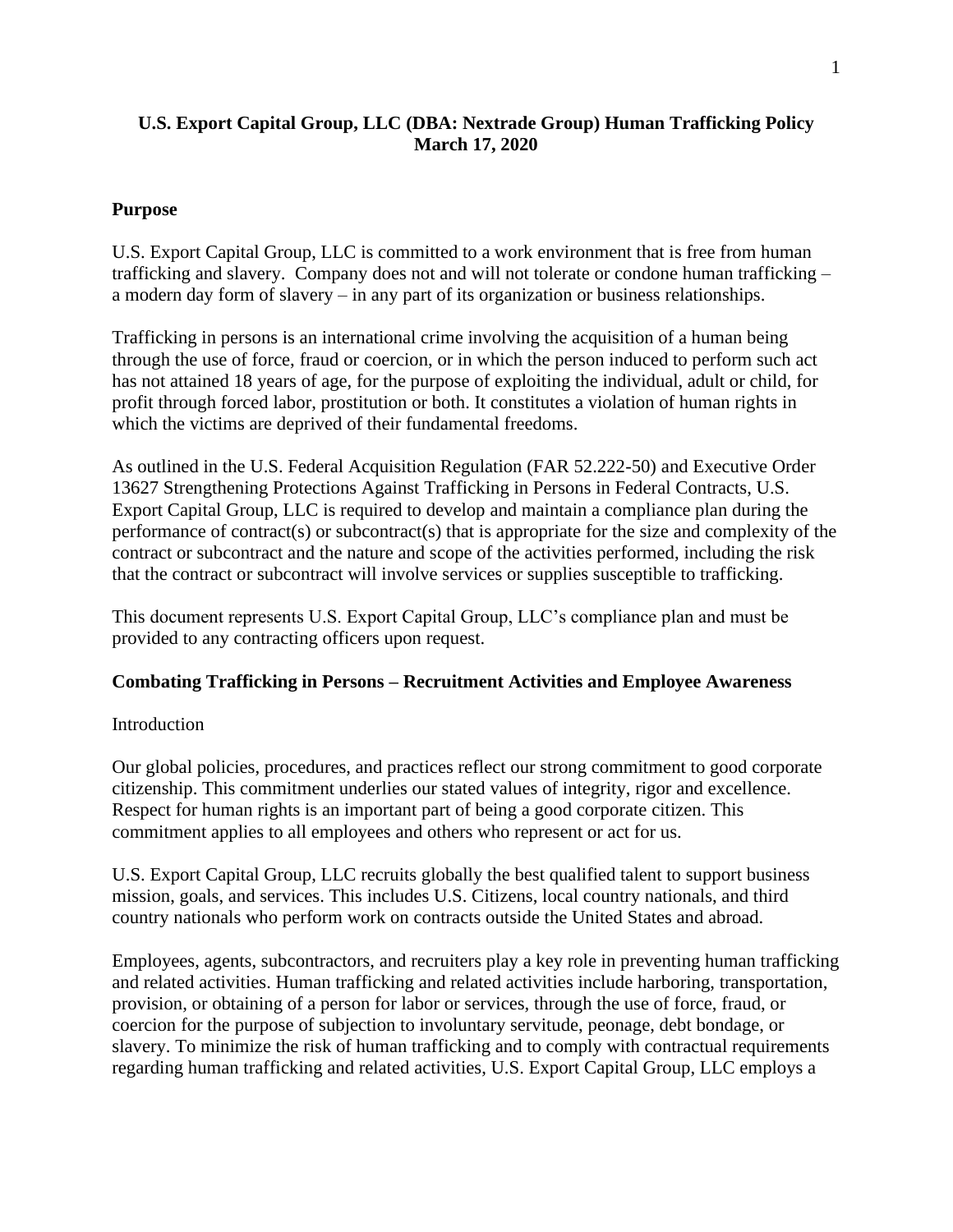multifaceted approach to address the risk of human trafficking and related activities outlined below.

The U.S. Export Capital Group, LLC compliance program applies to all U.S. Export Capital Group, LLC employees and others who represent or act for us.

### Supplier Code of Conduct

U.S. Export Capital Group, LLC will ensure all contracts with external recruitment agencies or firms include the following contract clauses, as applicable, to facilitate compliance with contract requirements regarding human trafficking, in addition to requiring such agencies or firms to adhere to all applicable local, state, and national government laws:

FAR 52.222-50 Combating Trafficking in Persons (applies to all subcontracts and contracts with agents).

DFARS 252.203-7004 Display of Hotline Posters per Annex I, as appropriate (applies to subcontracts under Department of Defense prime contracts that exceed \$5 million except when the subcontract is for the acquisition of a commercial item).

DFARS 252.225-7040 Contractor Personnel Supporting U.S. Armed Forces Deployed Outside the United States (applies to subcontracts under Department of Defense prime contracts that require subcontractor personnel to be available to deploy with or otherwise provide support in the theater of operations to U.S. military forces deployed outside the United States in (1) contingency operations; (2) humanitarian or peacekeeping operations; or (3) other military operations or exercises designated by the Combatant Commander).

#### Recruitment

U.S. Export Capital Group, LLC's recruitment efforts must adhere to all internal policies (domestic and international) and host-country recruitment standards to combat trafficking in persons and trafficking related activities.

U.S. Export Capital Group, LLC prohibits charging of recruitment fees, as defined in FAR 52.222-50, to employees and prospective employees and prohibits the use of any recruiting firms unless the firm's employees have received training on combating trafficking related activities. Adherence to recruitment processes, U.S. Export Capital Group, LLC international recruitment policies, as well as other host-country recruitment standards is required of individuals responsible for recruitment on behalf of U.S. Export Capital Group, LLC.

## Employee Awareness Program

U.S. Export Capital Group, LLC policy Combating Trafficking in Persons is published on U.S. Export Capital Group, LLC's contracts to employees and is one of the primary tools utilized for employee awareness. All employees are required to comply with FAR 52.222-50, Combating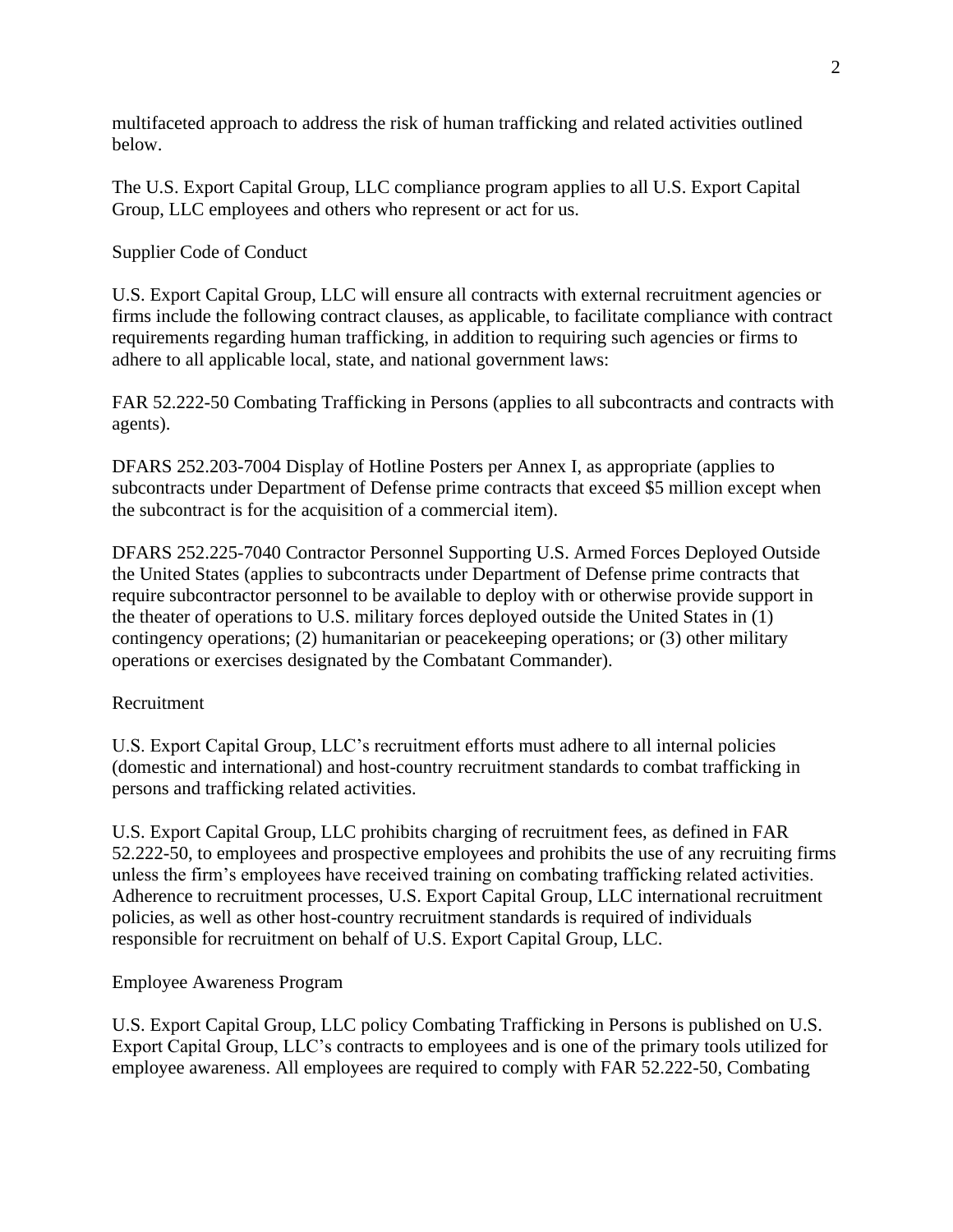Trafficking in Persons, and specifies that violations may result in disciplinary action, up to and including termination of employment.

U.S. Export Capital Group, LLC's awareness program includes a communications plan to ensure ongoing awareness is provided (e.g., corporate policy statement, and electronic worksite posters, posters attached to contracts, as displayed in Annex I).

### Training and other Assistance

U.S. Export Capital Group, LLC will seek to develop and maintain training modules that support our commitment to human rights, including child or forced labor, trafficking of persons, adherence to labor laws, including adherence to truthful and trustworthy practices during the recruitment of employees or offering of employment, proper disclosure of information, and proper representations during the recruitment process to include key terms and conditions of employment, wages, fringe benefits, work location, housing, and nature of work. As this program evolves, employees will be required to affirm their understanding of the policy. Should an employee be unsure of what to do in a particular situation or for guidance on any aspect of the policy, they should consult the CEO for guidance on the policies, procedures, or the law.

### **Process for Reporting Violations**

Any credible information received from any source (including host country law enforcement) that an employee, subcontractor, subcontractor employee, or agent has violated FAR 52.222-50 must be reported immediately to company CEO.

Employees may also report, without fear of retaliation, activity inconsistent with the policy prohibiting trafficking in persons to the Global Human Trafficking Hotline (1-844-888-FREE; [help@befree.org\)](mailto:help@befree.org).

If a violation of FAR 52.222- 50 is substantiated: U.S. Export Capital Group, LLC counsel will prepare a written draft report of the violation and investigation and provide it to the CEO. Legal Counsel will also submit the final report to the cognizant Contracting Officer. The final report will include any other related disclosures required under FAR 52.203-13.

All reports are to be made as soon as reasonably practicable. If there is a disagreement about whether the event in question constitutes a reportable violation or provides a reasonable basis for voluntary disclosure, CEO will make the final decision whether to submit the report to the contracting agency.

The Company will take all reports seriously and will follow applicable Company policies and procedures as well as project-specific operational procedures. All parties will be treated fairly and malicious or deliberately false allegations will be subject to disciplinary action, including termination. Based on the allegation, where appropriate, the reports may be forwarded to relevant local law enforcement authorities, as available.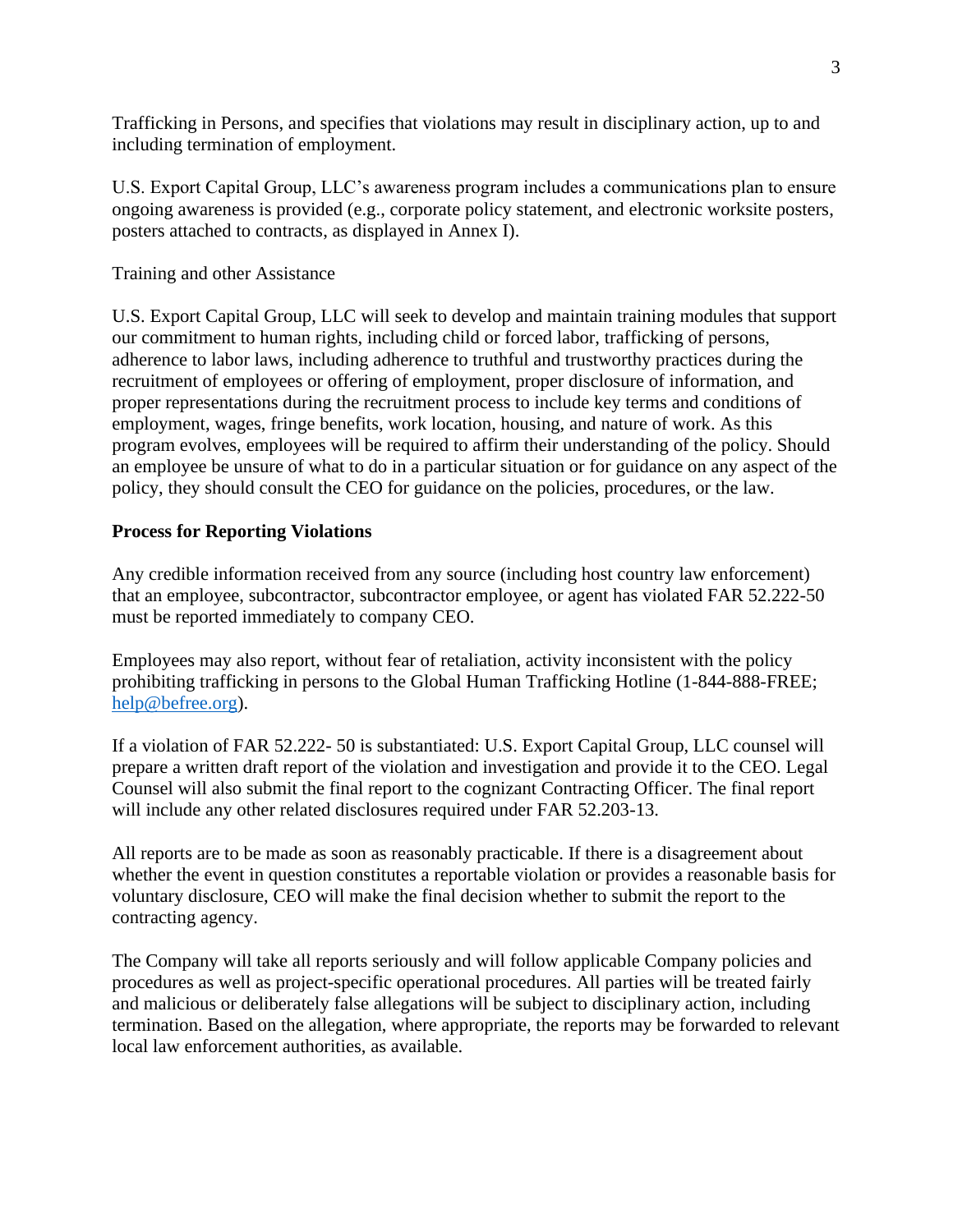In addition to the company's whistleblower policy, where there are suspicions or allegations of improper conduct of any kind in relation to a project funded by the UK Government, a report can be made to the Counter Fraud and Whistleblowing Unit (CFWU) at fraud@dfid.gov.uk or on +44 (0)1355 843747. As a further alternative, if Representatives are based in the UK, they can report incidents or behaviors through the Modern Slavery Helpline on 0800 0121 700.

The Child Trafficking Advice Centre (CTAC), part of the UK National Society for the Prevention of Cruelty to Children (NSPCC), operate a child trafficking advice and information line which offers direct assistance to professionals dealing with children who show signs of having been trafficked.

They have a national remit and are staffed by qualified social workers and a police liaison officer. They can offer staff in the Competent Authority advice on how to address the child's needs and your statutory duties in regard to safeguarding children from harm, and offer guidance by phone and a case consultancy service by appointment in addition to free training on child trafficking. The advice line number is 0808 800 5000.

#### Periodic Reassessment of the Plan

U.S. Export Capital Group, LLC will periodically review and assess the internal controls assuring compliance with this Plan. Modification of controls and measures will be implemented as required.

### **Trafficking in Persons Compliance Plan for Global Supply Chain Contracts**

U.S. Export Capital Group, LLC may use subcontractors in the performance of its contracts. This includes domestic U.S. suppliers that perform work under contracts outside the United States and international subcontractors that perform work throughout the world.

Subcontractors play a key role in preventing human trafficking and related activities. To minimize the risk of human trafficking in its supply chain, and to comply with contractual requirements to prevent human trafficking in connection with U.S. Export Capital Group, LLC's contracts, U.S. Export Capital Group, LLC employs a multifaceted approach to address the risk of human trafficking in its supply chain.

#### Monitoring of Government Databases

U.S. Export Capital Group, LLC monitors the U.S. Government's System for Award Management (SAM) Exclusions database and other restricted parties lists and complies with applicable limitations on award to debarred, suspended, proposed for debarment, or otherwise restricted subcontractors.

#### Flowdowns

Subcontracts include mandatory flow down clauses necessary to ensure compliance with this Plan and the requirements of prime contracts. This includes the following: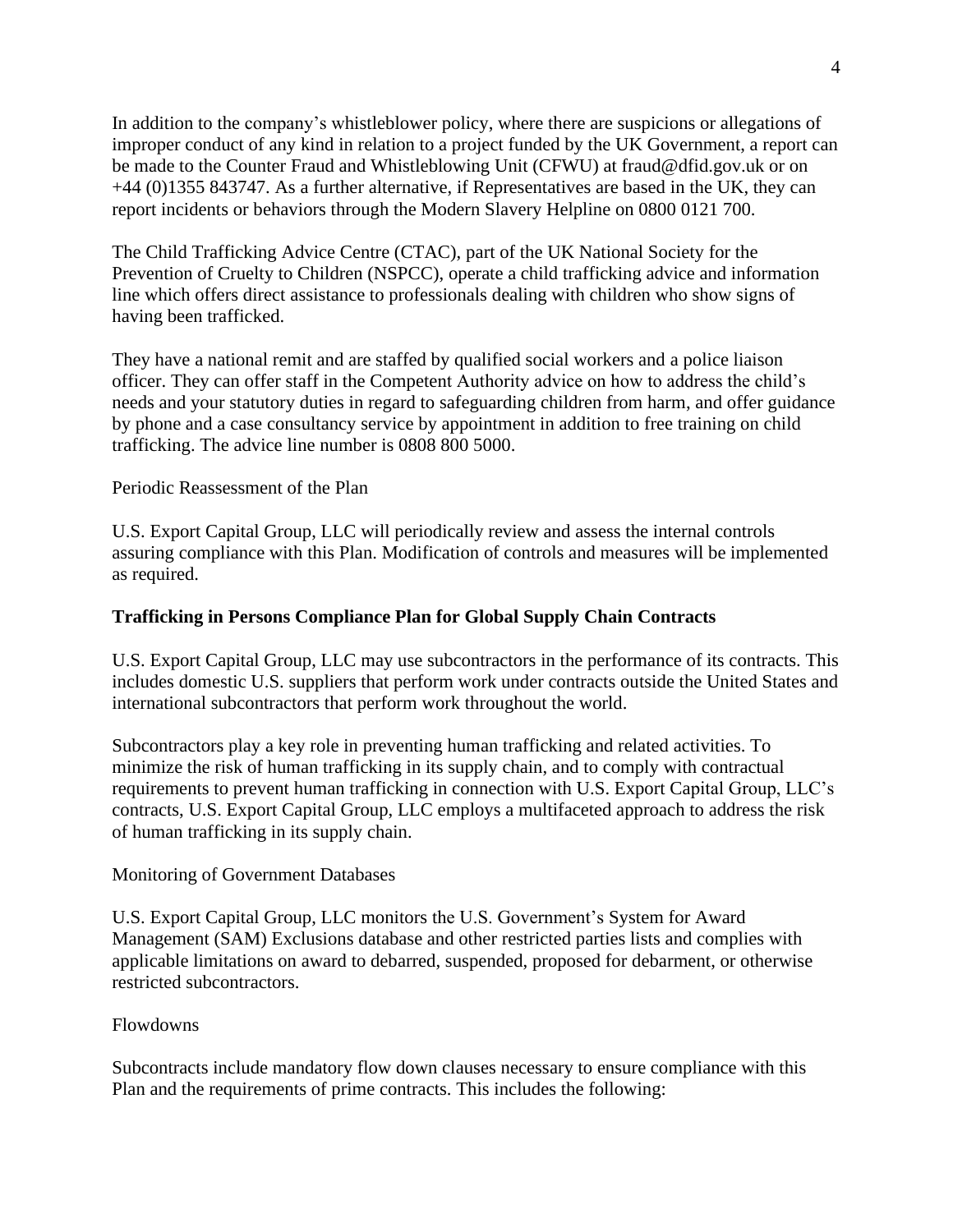FAR 52.222-50 Combating Trafficking in Persons (applies to all subcontracts and contracts with agents).

DFARS 252.203-7004 Display of Hotline Posters (applies to subcontracts under Department of Defense prime contracts that exceed \$5 million, except when the subcontract is for the acquisition of a commercial item).

252.225-7040 Contractor Personnel Supporting U.S. Armed Forces Deployed Outside the United States (applies to subcontracts under Department of Defense prime contracts that require subcontractor personnel to be available to deploy with or otherwise provide support in the theater of operations to U.S. military forces deployed outside the United States in (1) contingency operations; (2) humanitarian or peacekeeping operations; or (3) other military operations or exercises designated by the Combatant Commander)).

Contractual Requirements for Compliance with Applicable Laws

U.S. Export Capital Group, LLC's subcontract terms and conditions require subcontractors to comply with applicable laws and regulations.

A typical provision reads as follows: SUPPLIER, in the performance of this Contract, shall comply with all applicable local, state, and federal laws, orders, rules, regulations, and ordinances. SUPPLIER shall procure all licenses/permits, pay all fees, and other required charges and shall comply with all applicable guidelines and directives of any local, state and/or federal governmental authority.

## **Certifications**

U.S. Export Capital Group, LLC will obtain trafficking in persons certifications from subcontractors required to certify under FAR 52.222-50. Certificates will be required before award of subcontracts and annually thereafter when performance extends beyond one year.

Obtaining and Reviewing Supplier Compliance Plans

U.S. Export Capital Group, LLC will require subcontractors to provide copies of their trafficking in persons compliance plan upon request of either the contracting officer or U.S. Export Capital Group, LLC. Plans may also be required when needed in conducting due diligence of supplier compliance.

Among the disclosures required is whether the subcontractor has been convicted of, indicted or otherwise charged by any governmental entity for the commission of among other things, violation of human trafficking or child labor laws. Subcontractors are required to inform U.S. Export Capital Group, LLC if their status changes. If a supplier discloses a violation, the matter will be investigated and appropriate action taken.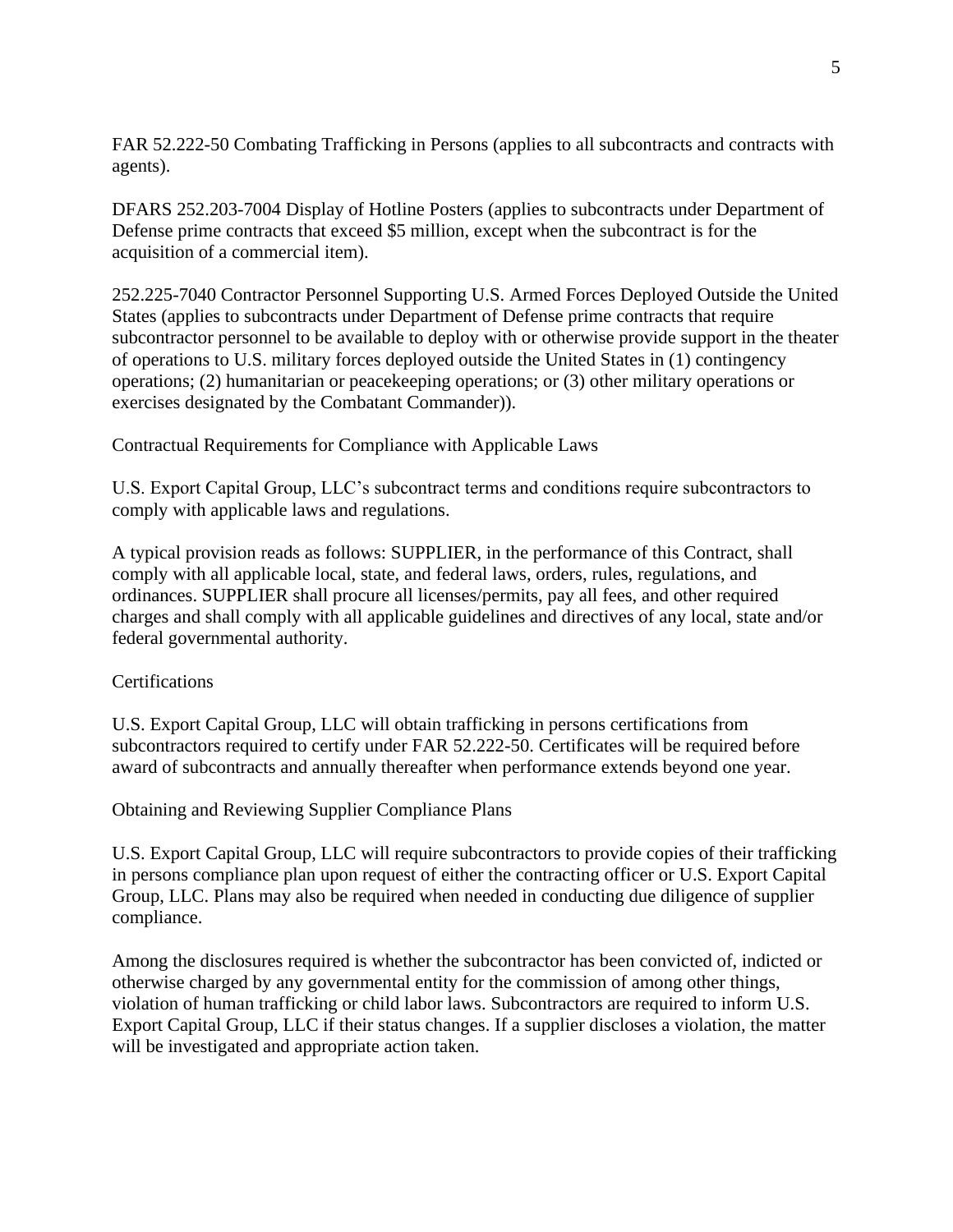Supplier Code of Conduct

U.S. Export Capital Group, LLC maintains a Supplier Code of Conduct which is referenced on all purchase orders. It includes the following:

We expect our suppliers to not engage in the use of forced, bonded (including debt bondage) or indentured labor, involuntary prison labor, slavery, or trafficking of persons. This includes transporting, harboring, recruiting, transferring, or receiving vulnerable persons by means of threat, force, coercion, abduction, or fraud for the purpose of exploitation.

Monitoring of Contracts Performed Outside the United States

When U.S. Export Capital Group, LLC personnel are present in international areas where subcontractors are performing work, the activities of the subcontractors will be monitored for potential trafficking problem or issues. If issues are suspected or found, the matter will be investigated and appropriate action taken.

#### Monitoring Third Party Sources of Information

U.S. Export Capital Group, LLC monitors third party information including international news sources. If adverse information concerning a U.S. Export Capital Group, LLC supplier is discovered, the matter will be investigated and appropriate action taken.

#### Investigations

U.S. Export Capital Group, LLC will investigate evidence or allegations that subcontractors have violated human trafficking prohibitions. Subcontractors are required by U.S. Export Capital Group, LLC's terms and conditions of purchase to "provide reasonable cooperation to U.S. Export Capital Group, LLC in conducting any investigation regarding the nature and scope of any failure by [the subcontractor] or its personnel to comply with applicable local, state, and national and federal laws, orders, rules, regulations, and ordinances that may affect the performance of [the subcontractor's] obligations under this Contract." U.S. Export Capital Group, LLC will make appropriate disclosures to the U.S. Government of violations by subcontractors and cooperate with any Government investigation.

#### Remedies

U.S. Export Capital Group, LLC will take appropriate action when subcontractors are found to engage in prohibited conduct, including the remedies specified in FAR 52.222.50. Where appropriate or required, U.S. Export Capital Group, LLC will coordinate with the U.S. Government prior to the implementation of remedies against subcontractors.

Eligibility for Future Contracts